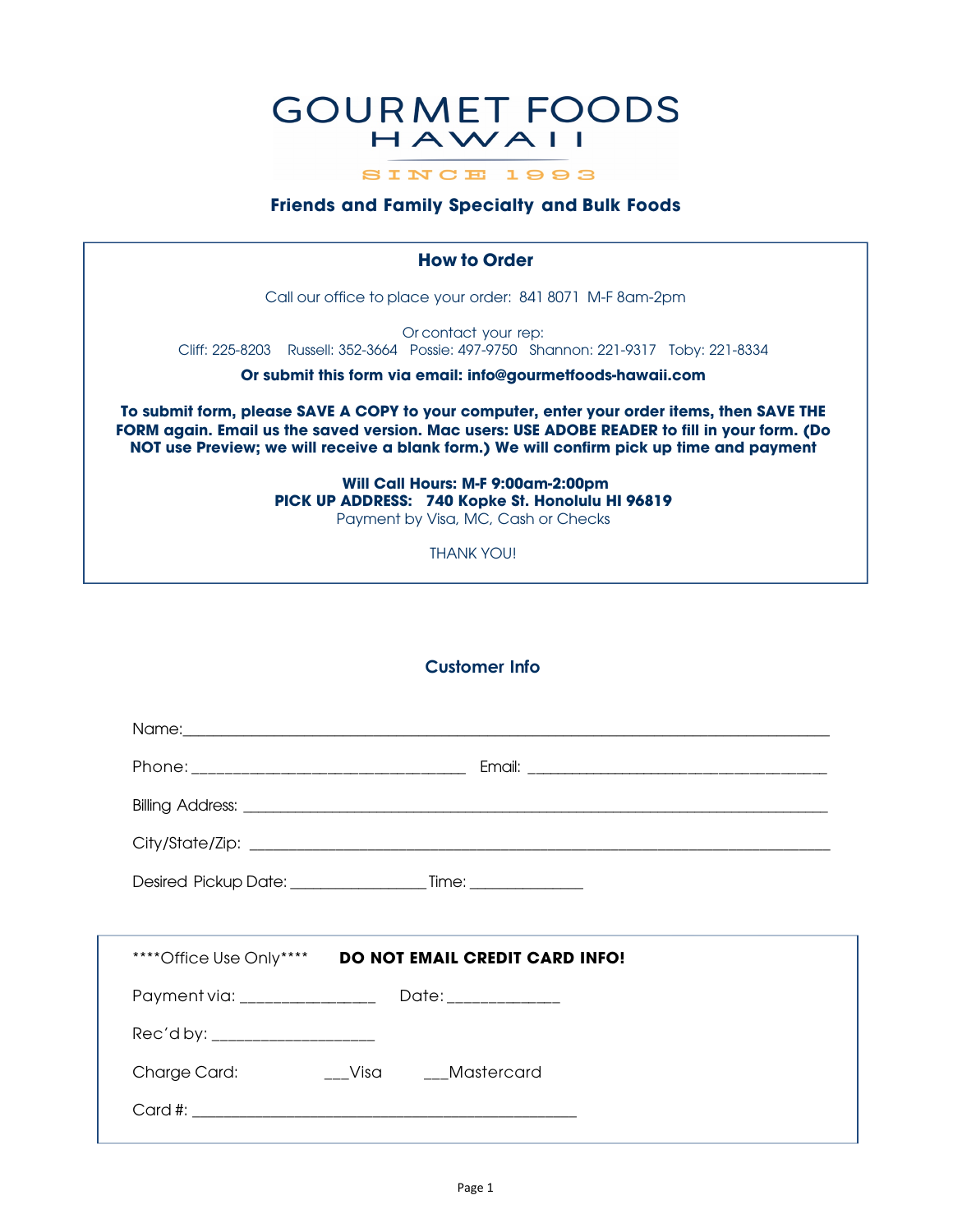#### Product List for August 5 - 12

| <b>New items are highlighted</b>                                                   | <b>Pack Size</b>     | Price                   | Qty | <b>Total</b>     |
|------------------------------------------------------------------------------------|----------------------|-------------------------|-----|------------------|
|                                                                                    |                      |                         |     |                  |
| <b>Pizza at Home &amp; Fresh Truffles</b>                                          |                      |                         |     |                  |
| Flatbread 6"x11" (parbaked)                                                        | 5pc                  | $$12.50/b$ ag           |     | \$0.00           |
| Sliced Proscuitto (Domestic)                                                       | 1lb                  | \$11.91/lb              |     | \$0.00           |
| Proscuitto Italiano, Sliced (Product of Italy)                                     | 1lb                  | \$19.96/lb              |     | \$0.00           |
| Hobb's Italian Sausage, Bulk Frozen                                                | 10lbs                | \$5.85lb                |     | \$0.00           |
| San Marzano Tomatoes, whole peeled                                                 | $6/28$ oz            | \$27.90/cs              |     | \$0.00           |
| White Truffle Oil 1.8oz                                                            | 1.8oz                | $$9.95$ ea              |     | \$0.00           |
| White Truffle & Porcini Thrills 6.40z                                              | 6.40z                | \$11.95can              |     | \$0.00           |
| Fresh Summer Truffles - order by Aug. 7 for delivery Aug. 12,13,14   loz           |                      | \$29.000z               |     | \$0.00           |
| Truffle Slicer                                                                     | 1 each               | \$28.00 each            |     | \$0.00           |
| Parmesan Reggiano                                                                  | 12oz avg.            | \$17.00/lb              |     | to be confirmed  |
| <b>Featured Frozen Foods</b>                                                       |                      |                         |     |                  |
| Mushroom Burger - Vegetarian 3.5oz                                                 | 10pc                 | \$17.50/bag             |     | \$0.00           |
| Spanakopita                                                                        | 30pc                 | $\overline{$28.50$ /pkg |     | \$0.00           |
| Vegetable Potstickers                                                              | 40pc                 | \$42.60/pkg             |     | \$0.00           |
| Maryland Crab Cake .75oz                                                           | 60pc                 | \$58.20/pkg             |     |                  |
| Flame Broiled Chicken Breast, Frozen 4oz                                           | 100pc                | $\sqrt{166.00}$ /cs     |     | \$0.00<br>\$0.00 |
|                                                                                    |                      |                         |     |                  |
| Potatoes au Gratin                                                                 | $6pc$ / $bx$         | $$15.00$ /bx            |     | \$0.00           |
| <b>Edamame Hummus</b>                                                              | 5lbs                 | \$16.50/bag             |     | \$0.00           |
| <b>Breakfast and Brunch</b>                                                        |                      |                         |     |                  |
| Raspberry Filled Crepes (heat & serve)                                             | 30pc                 | \$48.10/cs              |     | \$0.00           |
| Apple Filled Crepes (heat & serve)                                                 | 30pc                 | \$48.10/cs              |     | \$0.00           |
| Individual Gruyere and Egg Tarts 3.5oz                                             | 9pc                  | \$23.85/cs              |     | \$0.00           |
| Chorizo Breakfast Burrito 5oz                                                      | 6pc                  | \$21.00/bag             |     | \$0.00           |
|                                                                                    |                      |                         |     |                  |
| <b>Cocktail Syrups and Mixes</b>                                                   |                      |                         |     |                  |
| Vanilla Old Fashioned Cocktail Kit                                                 | each                 | \$55.90ea               |     | \$0.00           |
| Kauai Vanilla Bean Syrup (80z), Luxardo Cherries (140z), Angostura Bitters (6.80z) |                      |                         |     |                  |
| Kauai Vanilla Bean                                                                 | 8oz                  | \$16.99ea               |     | \$0.00           |
| <b>POG</b>                                                                         | 8oz                  | \$16.99ea               |     | \$0.00           |
| Lychee                                                                             | 8oz                  | 16.99ea                 |     | \$0.00           |
| Mojito Cocktail Mix (Frozen)                                                       | 1kg                  | $$14.95e$ a             |     | \$0.00           |
| Raspberry, Cranberry, Hibiscus Cocktail Mix (Frozen)                               | 1 <sub>kg</sub>      | \$14.95ea               |     | \$0.00           |
|                                                                                    |                      |                         |     |                  |
| Ravioli (Frozen) Cooks in 4 minutes                                                |                      |                         |     |                  |
| Cheese Ravioli                                                                     | 3lbs                 | \$17.90/bag             |     | \$0.00           |
| Vegetable Ravioli, Vegan & Gluten Free                                             | $3$ lbs              | \$32.60/bag             |     | \$0.00           |
| <b>Beef Short Rib Tortellachi</b>                                                  | 3lbs                 | \$34.40/bag             |     | \$0.00           |
| Kale & Mozzarella Ravioli, Gluten Free                                             | 3lbs                 | \$29.50/bag             |     | \$0.00           |
| Portobello Mushroom Ravioli                                                        | 3lbs                 | $$23.55/b$ ag           |     | \$0.00           |
| Gnocchi (Saute only, do not boil)                                                  | 3lbs                 | \$22.10/bag             |     | \$0.00           |
| <b>Butternut Squash Ravioli</b>                                                    | 3lbs                 | \$25.65/bag             |     | \$0.00           |
| Lobster Ravioli                                                                    | 3lbs                 | $$60.52/b$ ag           |     | \$0.00           |
|                                                                                    |                      |                         |     |                  |
| Meat<br>Bratwurst 4/1, cooked                                                      | 3lbs                 | $$7.65$ lb              |     |                  |
|                                                                                    | $3$ lbs              |                         |     | \$0.00           |
| Chicken Jalapeno Sausage 8/1, cooked                                               |                      | \$7.40lb                |     | \$0.00           |
| Bacon Bits, cooked, all natural                                                    | 5lb                  | \$28.75/bag             |     | \$0.00           |
| Duck Breast, Moulard                                                               | 10-12ozea \$16.00/lb |                         |     | to be confirmed  |
| Pre Sous Vide Duck Breast                                                          | $5-7$ ozea           | \$17.00/lb              |     | to be confirmed  |
| Smoked Duck Breast 8oz pc                                                          | 8oz                  | \$17.90/lb              |     | \$0.00           |
| <b>Riscossa Pasta</b>                                                              |                      |                         |     |                  |
| Penne Rigate                                                                       | 20/1lb               | \$35.75/cs              |     | \$0.00           |
|                                                                                    |                      |                         |     |                  |